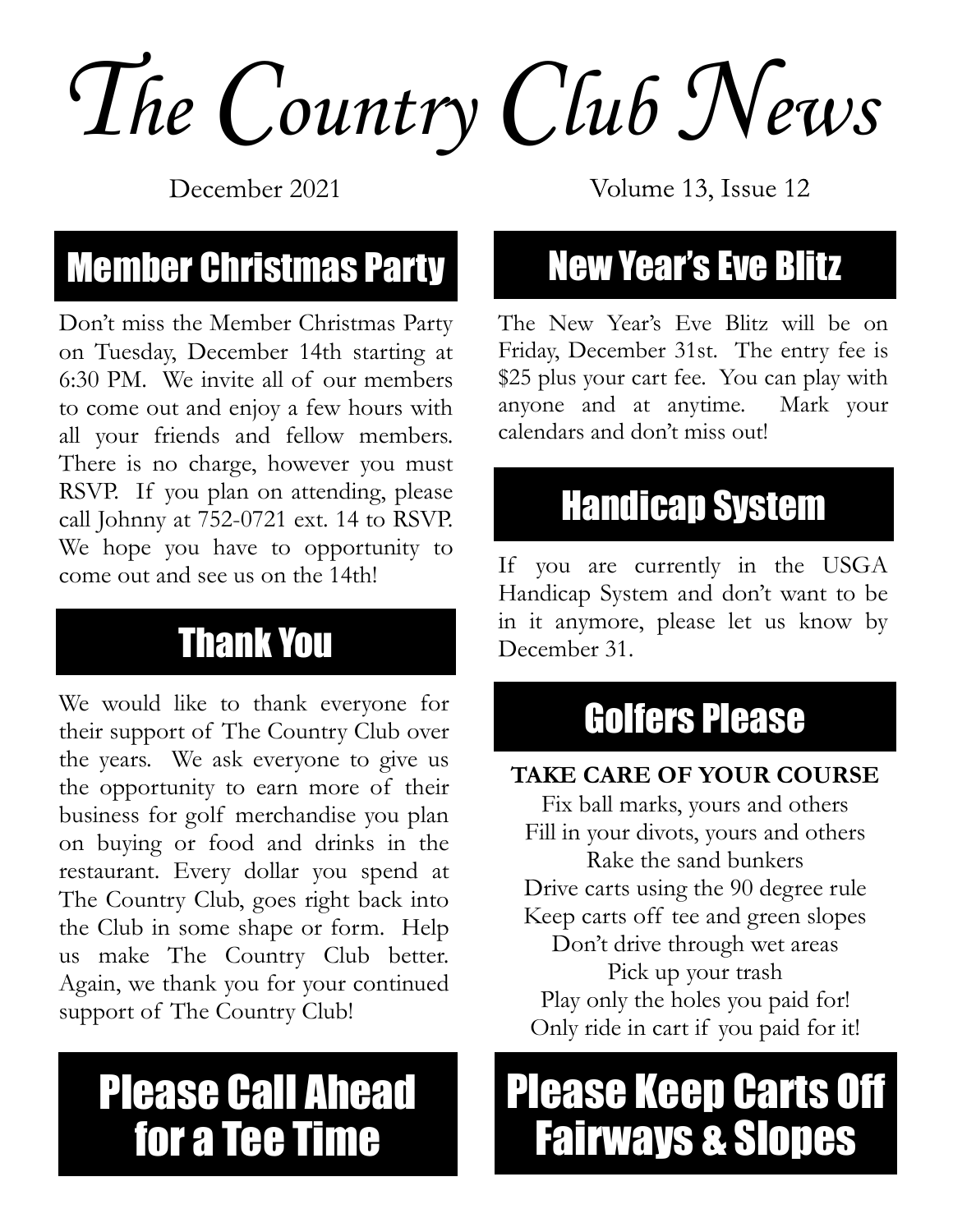## On the Course with Doyle

I'm sure that most can agree that the course is ending the year in far better condition than it was in the beginning thanks to a cooperative weather pattern that worked in tandem with good cultural practices. At this point the turf is better prepared to endure the colder temperatures over the next few months. This older variety of Bermuda grass has proven to be very sensitive to colder temperatures and decreased amounts of sunlight. Unfortunately we can't control the weather nor the turf we have but with a little luck and good golf cart driving practices we could potentially avoid some of this decline.

The overseeding went well with only a few areas that will need a touch up this month. We will begin to gradually lower the mowing height on greens early this month and should be at our desired mowing height by the end of the year. Also, green pigments will be applied to greens, tees, and collars to achieve a more uniform appearance since our seeding rates are on the lower end.

Our troublesome fall weed (poa annua) has started to appear in certain locations. Treatments will begin this month on an as needed basis. Annual Bluegrass has become very problematic over the last couple years. Many herbicides used over the past few years have become ineffective therefore limiting our control capabilities. The herbicide that we will use has been successful in the past however there are some side effects to the turf if it is applied to nondormant Bermuda grass. Some yellowing could occur and it can also delay spring transition. I feel confident that the damage will be minimal at this point due to the colder temperatures we received at the end of November. Treatments will continue over the next few months to keep this nuisance weed under control.

Merry Christmas Doyle Worthington Jr.

### Dec 14 - Member Christmas Party

### Please Call Ahead for Tee Times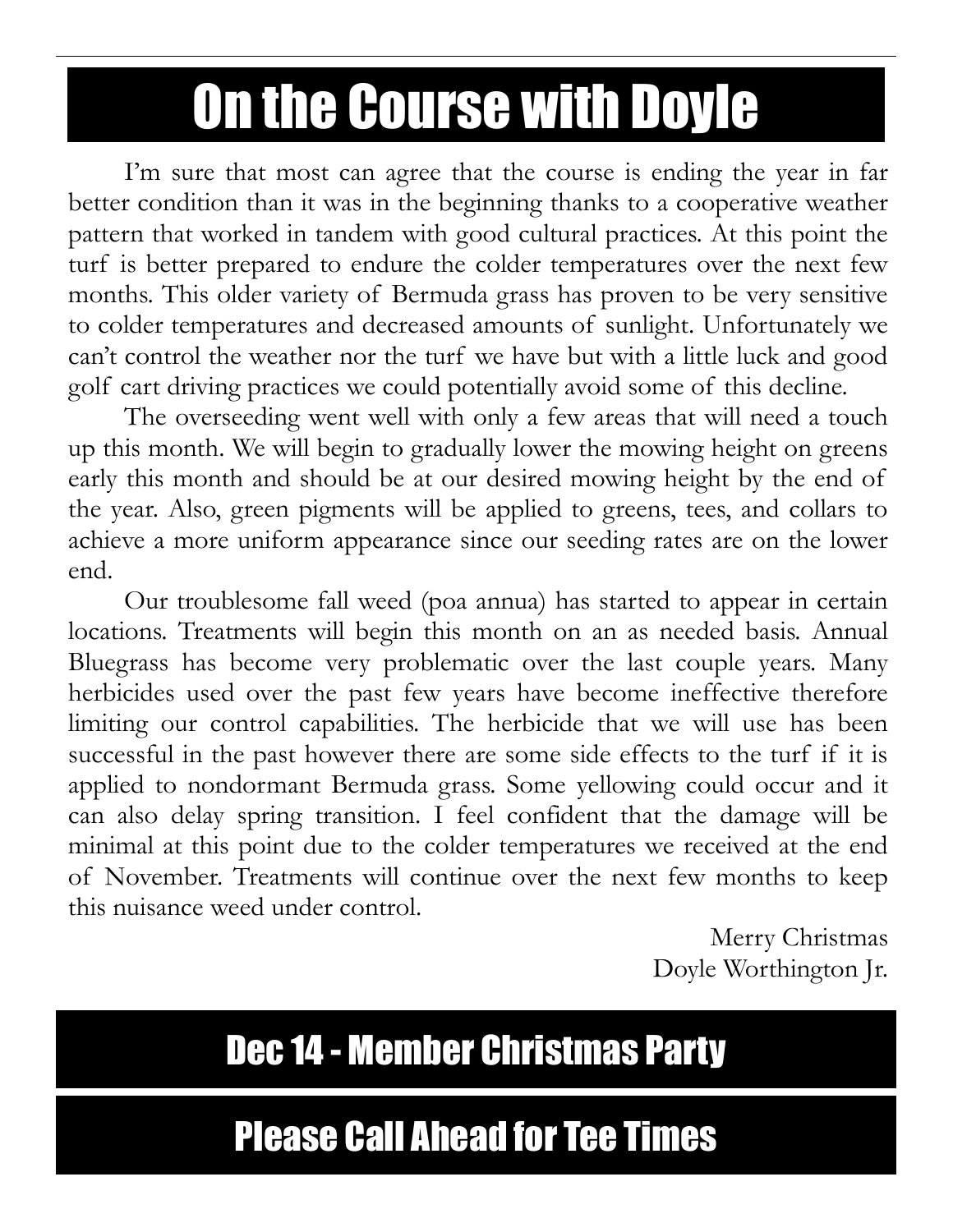### Straight from Carl's Desk

We want you to know that we appreciate all of our members and guests for their continued support of The Country Club. We don't have any outings this month that will affect tee times. Please remember to call ahead for a tee time if you plan on playing golf. Just because you play every Thursday at 10:00 does not mean that you will be able to play at that time.

Golf carts do more damage to the course than anything else. **If you elect to ride by yourself, you will have to pay the single rider surcharge of \$5. If we see you riding by yourself when you could have rode with someone else, we will charge you the single rider fee of \$5 on your account.** We need to reduce the amount of carts on the course, for gas usage and wear on the carts and the course as well. Thank you for your help, understanding and cooperation.

Please help Doyle, KEEP THE CARTS OFF THE FAIRWAYS & GREEN SLOPES as much as possible! Cart traffic causes more damage than anything else on a golf course. This is a very important time for the golf course and we need your help! We thank you for your cooperation.

When buying something from the pro shop on your account or Carl Bucks, please make sure the pro shop attendant records it properly. It is real hard for them to remember who it was that made the purchase and what it was they bought. Thank you in advance.

If you ever have an issue with something, please don't hesitate to call me at 386-623-2833. I always look forward to talking to all of you. We thank you for your cooperation and support.

> General Manager Carl Ste-Marie

December 31 - New Year's Eve Blitz

### February 13 - Super Bowl Tournament

Thank You for Your Continued Support